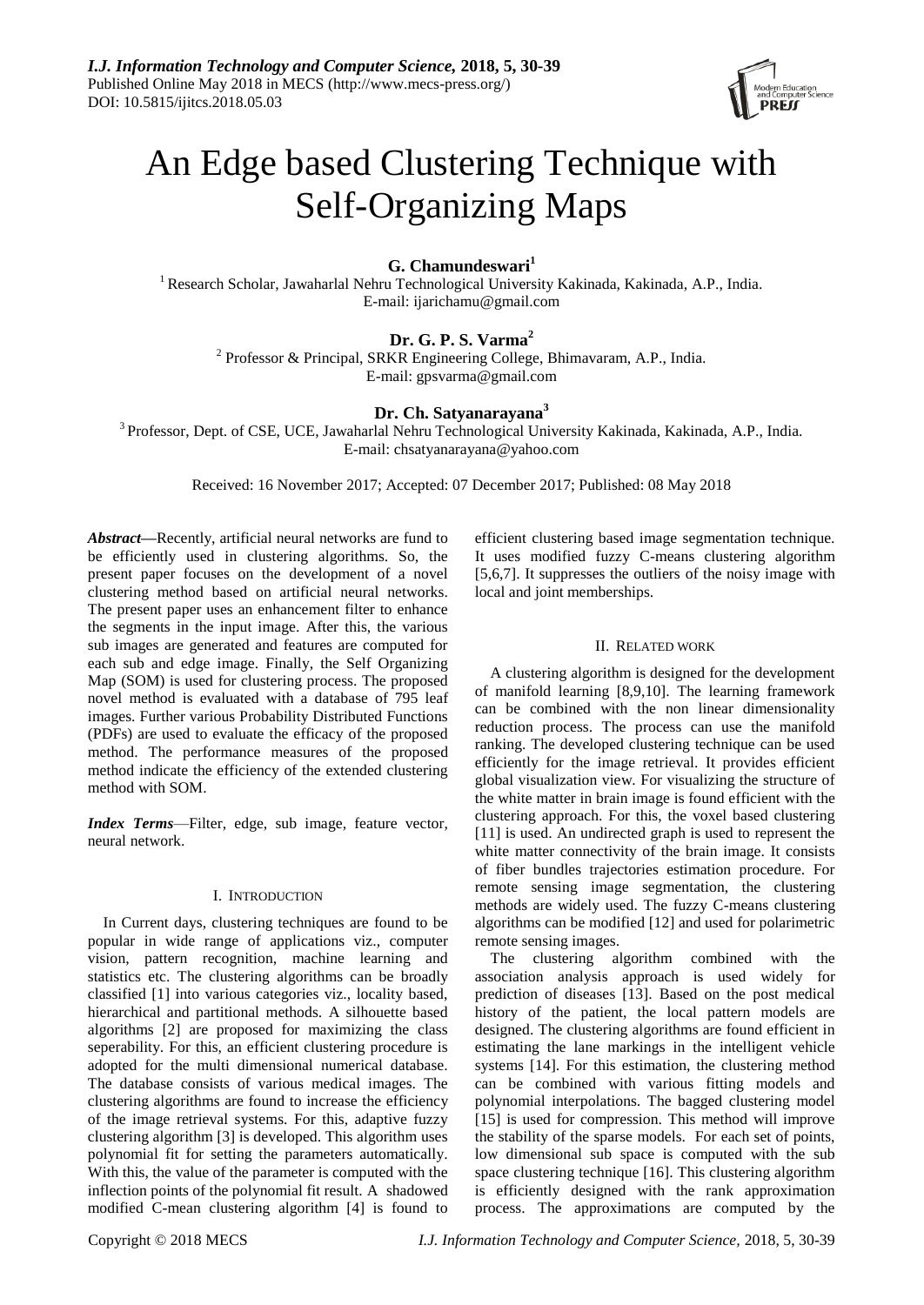Logarithm-determinant of the matrix. A weakly Supervised Dual Clustering method [17] uses spectral clustering and linear clustering procedures. The spectral clustering method is used to estimate the super pixels of the region and the linear clustering method is used to compute the discriminative features of the super pixels.

A clustering algorithm based on image fusion is found to be efficient for processing clinical images [18]. This clustering approach is designed based on the neural networks [19] and wavelet transformation. The bird flocking algorithm based clustering technique [20] is found to be efficient for segmenting the geographical birds. This method is developed based on graph coloring concept. It is observed that the clustering techniques are widely used for mining the multimedia data sets. For this, development of new algorithms is demanded by the research community [21, 22, 23]. So, the present paper proposes a novel approach for clustering technique with neural networks.

The present paper is organized as follows. The section I give the introduction to the clustering techniques, section II discusses about the related work, section III discusses about the proposed methodology. The detailed results and discussion is provided in section IV and the conclusions in section V.

## III. METHODOLOGY

The present paper considers the local window of size 3x3 as shown in Table 1.

Table 1. Local window for the pixel P<sub>5</sub>.

|           | $P_{2}$ | P <sub>3</sub> |
|-----------|---------|----------------|
| $\rm P_4$ | P٢      |                |
| P7        | P,      | Po             |

The present paper applies the filter given in (1) for enhancing the input image. The proposed filter uses the top left corner pixels of the current local window.

$$
F = (A \times P_1 + P_4) - (B \times P_1) + (C \times P_5 - [D \times (P_2 + P_4)] + [D \times P_1])
$$
\n(1)

After this, the sub images and edge image are generated by using (2)-(6).

$$
S_1 = F_{P_1} - F_{P_8} \tag{2}
$$

$$
S_2 = F_{P_4} - F_{P_5} \tag{3}
$$

$$
S_3 = F_{P_6} - F_{P_3} \tag{4}
$$

$$
S_4 = F_{P_2} - F_{P_7} \tag{5}
$$

$$
E = \begin{cases} 1 & \left( \sum P_i \right)^2 > 1 \\ 0 & otherwise \end{cases} \tag{6}
$$

For each of the above image, co-occurrence matrix is estimated and the five features are evaluated and acted as a feature vector.

The present paper uses SOM for the clustering stage. The topology of the SOM is shown in Fig. 1. The proposed method is experimented with the leaf data base which consists of 90 groups of images. So, the SOM is designed with the size 15×6 topology. The neighborhood connections of the designed SOM are shown in Fig. 2. The weight positions of the designed SOM are shown in Fig. 3.









Fig.3. SOM Weight Positions with "gridtop" structure.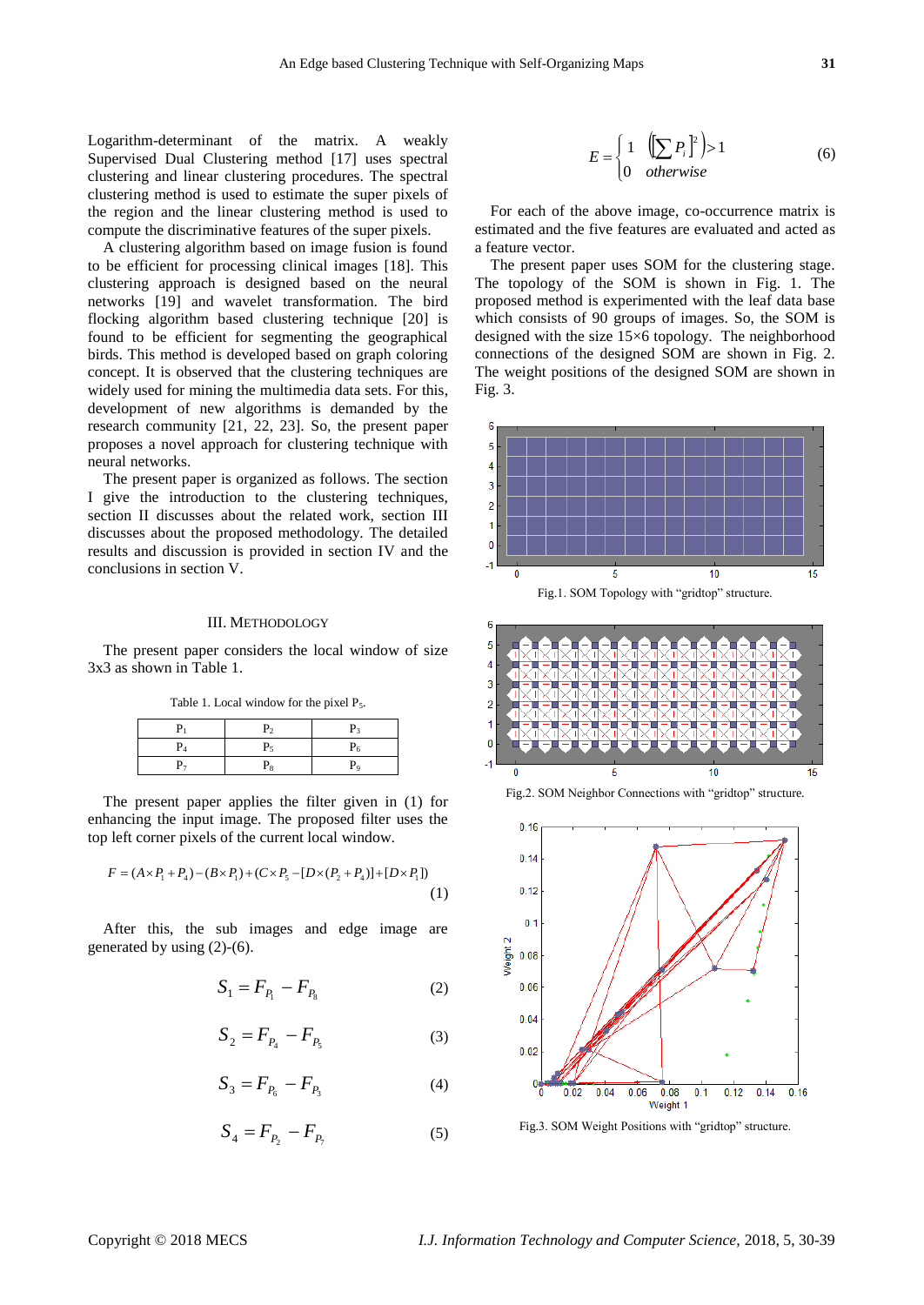#### IV. RESULTS AND DISCUSSIONS

The present paper evaluated the proposed approach with the leaf database of 795 images which are grouped into 90categories. The present paper considers the values of A, B, C and D as 3.6, 0.15, 0.02 and 0.83. The Fig. 4 shows the original image and the estimated edge image. The feature vector is computed for all the sub images and the edge image. The described feature vector is given to SOM.

The present paper has conducted the experiment with four different SOM organizations viz., Hextop, Randtop, Tritop and Gridtop. The Hextop uses hexagonal pattern, Randtop uses random pattern, Tritop uses triangle pattern and Gridtop uses rectangular grid pattern in the topology of the SOM.



Fig.4 (a) Original Image (b) Edge image.

For each topology pattern structure, the present paper evaluates the performance of the proposed approach with various neighborhood sizes ranging from 3 to 20. For each experiment of SOM, the distance between the neurons is computed with four different distance measures viz., link dist, man dist, dist and box dist. The dist computes the Euclidean distance, the man dist computes the manhattan distance, the link dist computes the number of links as distance and the box list computes the layer neuron position vector based distance. For each experiment, the described feature vector is given to the designed SOM with the associated topology structure, neighborhood size and distance function. The performance of the experiment is indicated with fur measures viz., FNR (False Negative Ratio), FPR (false Positive Ratio), TPR (True Positive Ratio) and TNR (True Negative Ratio).

The SOM with Hextop topology structure is considered for the evaluation and the evaluated performance measures are shown in Fig. 5, 9, 13 and 17. The SOM with Randtop topology is considered for the evaluation and the performance measures are shown in Fig. 6, 10, 14 and 18. The SOM with Tritop topology is considered for the evaluation and the performance measures are shown in Fig. 7, 11, 15 and 19. The SOM with Gridtop topology is considered for the evaluation and the performance measures are shown in Fig. 8, 12, 16 and 20.

For each topology, the FNR is computed with all the four distance measures and are shown in Fig. 5, 6, 7 and 8. In these figures, FNR at various neighborhood sizes are portrayed. From this, it is observed that the least FNR is obtained with Hextop topology. For each topology, the FPR is computed with all the four distance measures and

are shown in Fig. 9, 10, 11 and 12. In these figures, FPR at various neighborhood sizes are portrayed. From this, it is observed that the least FPR is obtained with Gridtop topology. For each topology, the TPR is computed with all the four distance measures and are shown in Fig. 13, 14, 15 and 16. In these figures, TPR at various neighborhood sizes are portrayed. From this, it is observed that the highest TPR is obtained with Randtop topology. For each topology, the TNR is computed with all the four distance measures and are shown in Fig. 17, 18, 19 and 20. In these figures, TNR at various neighborhood sizes are portrayed. From this, it is observed that the highest TNR is obtained with Gridtop topology.



Fig.5. FNR Comparison Result of SOM-Hextop with various distance measures.



Fig.6. FNR Comparison Result of SOM-Randtop with various distance measures.



Fig.7. FNR Comparison Result of SOM-Tritop with various distance measures.



Fig.8. FNR Comparison Result of SOM-Gridtop with various distance measures.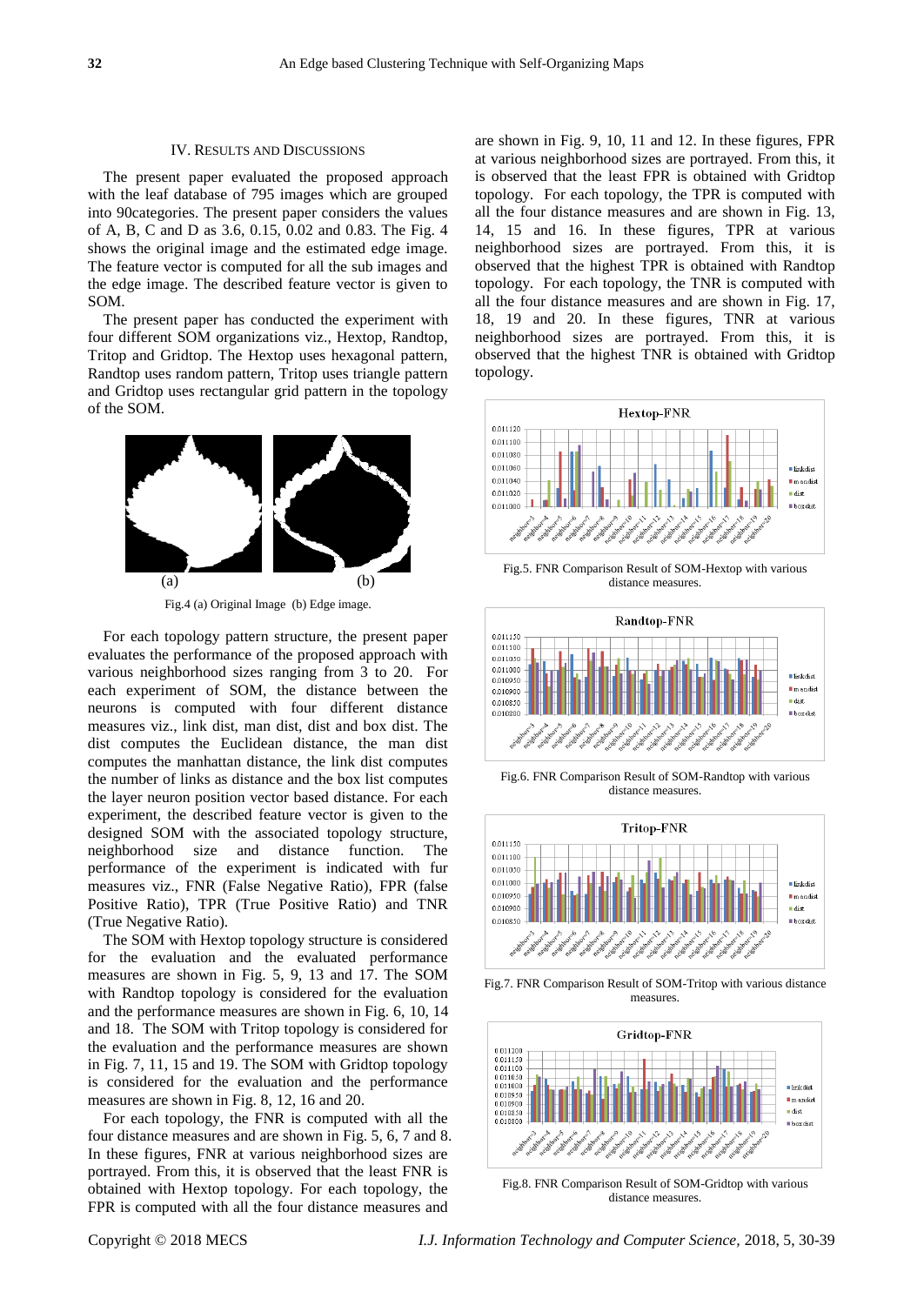

Fig.9. FPR Comparison Result of SOM-Hextop with various distance measures.



Fig.10. FPR Comparison Result of SOM-Randtop with various distance measures.



Fig.11. FPR Comparison Result of SOM-Tritop with various distance measures.



Fig.12. FPR Comparison Result of SOM-Gridtop with various distance measures.



Fig.13. TPR Comparison Result of SOM-Hextop with various distance measures.



Fig.14. TPR Comparison Result of SOM-Randtop with various distance measures.



Fig.15. TPR Comparison Result of SOM-Tritop with various distance measures.



Fig.16. TPR Comparison Result of SOM-Gridtop with various distance measures.



Fig.17. TNR Comparison Result of SOM-Hextop with various distance measures.



Fig.18. TNR Comparison Result of SOM-Randtop with various distance measures.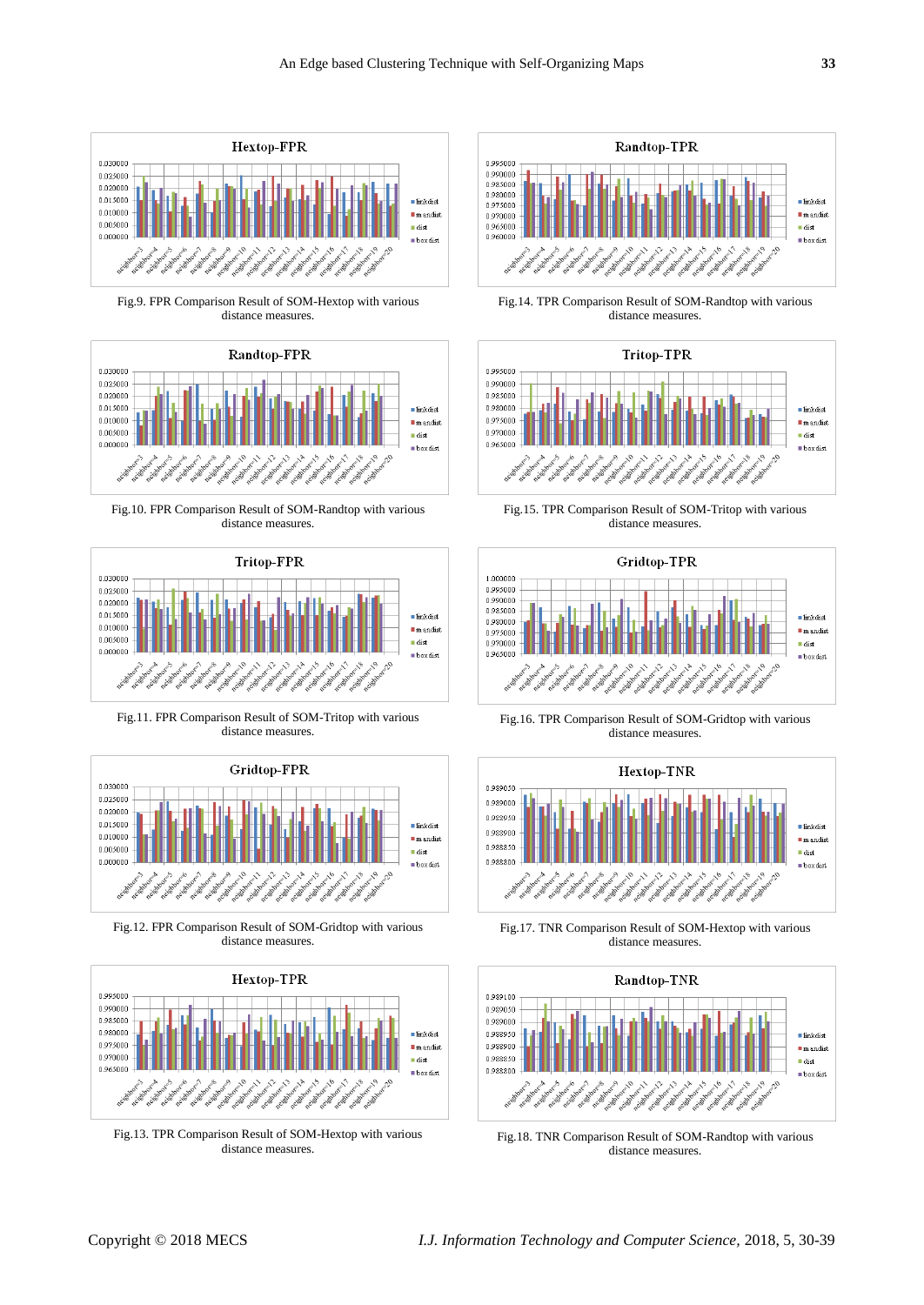

Fig.19. TNR Comparison Result of SOM-Tritop with various distance measures.



Fig.20. TNR Comparison Result of SOM-Gridtop with various distance measures.

The FNR measure with Boxdist distance function is shown in Fig. 21. The least FNR value is obtained at neighborhood (NH) =12 with Randtop. The FNR measure with Linkdist distance function is shown in Fig. 22. The least FNR value is obtained at NH=4 with Tritop and NH=8 with Tritop. The FNR measure with Mandist distance function is shown in Fig. 23. The least FNR value is obtained at NH=9 with Gridtop. The FNR measure with dist distance function is shown in Fig. 24. The least FNR value is obtained at NH=5 with Randtop. The FPR measure with Boxdist distance function is shown in Fig. 25. The least FPR value is obtained at NH=17 with Hextop, Randtop and Gridtop. The FPR measure with Linkdist distance function is shown in Fig. 26. The least FPR value is obtained at NH=17 with Hextop. The FPR measure with Mandist distance function is shown in Fig. 27. The least FPR value is obtained at NH=12 with Gridtop. The FPR measure with dist distance function is shown in Fig. 28. The least FPR value is obtained at NH=13 with Gridtop. The TPR measure with Boxdist distance function is shown in Fig. 29. The highest TPR value is obtained at NH=17 with Gridtop. The TPR measure with Linkdist distance function is shown in Fig. 30. The highest TPR value is obtained at NH=17 with Hextop. The TPR measure with Mandist distance function is shown in Fig. 31. The highest TPR value is obtained at NH=12 with Gridtop. The TPR measure with dist distance function is shown in Fig. 32.



Fig.21. FNR Comparison Result of SOM-Box distance measure with various topology functions.

The highest TPR value is obtained at NH=13 with Tritop. The TNR measure with Boxdist distance function is shown in Fig. 33. The highest TNR value is obtained at NH=12 with Randtop. The TNR measure with Linkdist distance function is shown in Fig. 34. The highest TNR value is obtained at NH=12 with Randtop. The TNR measure with Mandist distance function is shown in Fig. 35. The highest TNR value is obtained at NH=9 with Gridtop. The TNR measure with dist distance function is shown in Fig. 36. The highest TNR value is obtained at NH=5 with Randtop.



Fig.22. FNR Comparison Result of SOM-Link distance measure with various topology functions.



Fig.23. FNR Comparison Result of SOM-Man distance measure with various topology functions.



Fig.24. FNR Comparison Result of SOM-dist distance measure with various topology functions.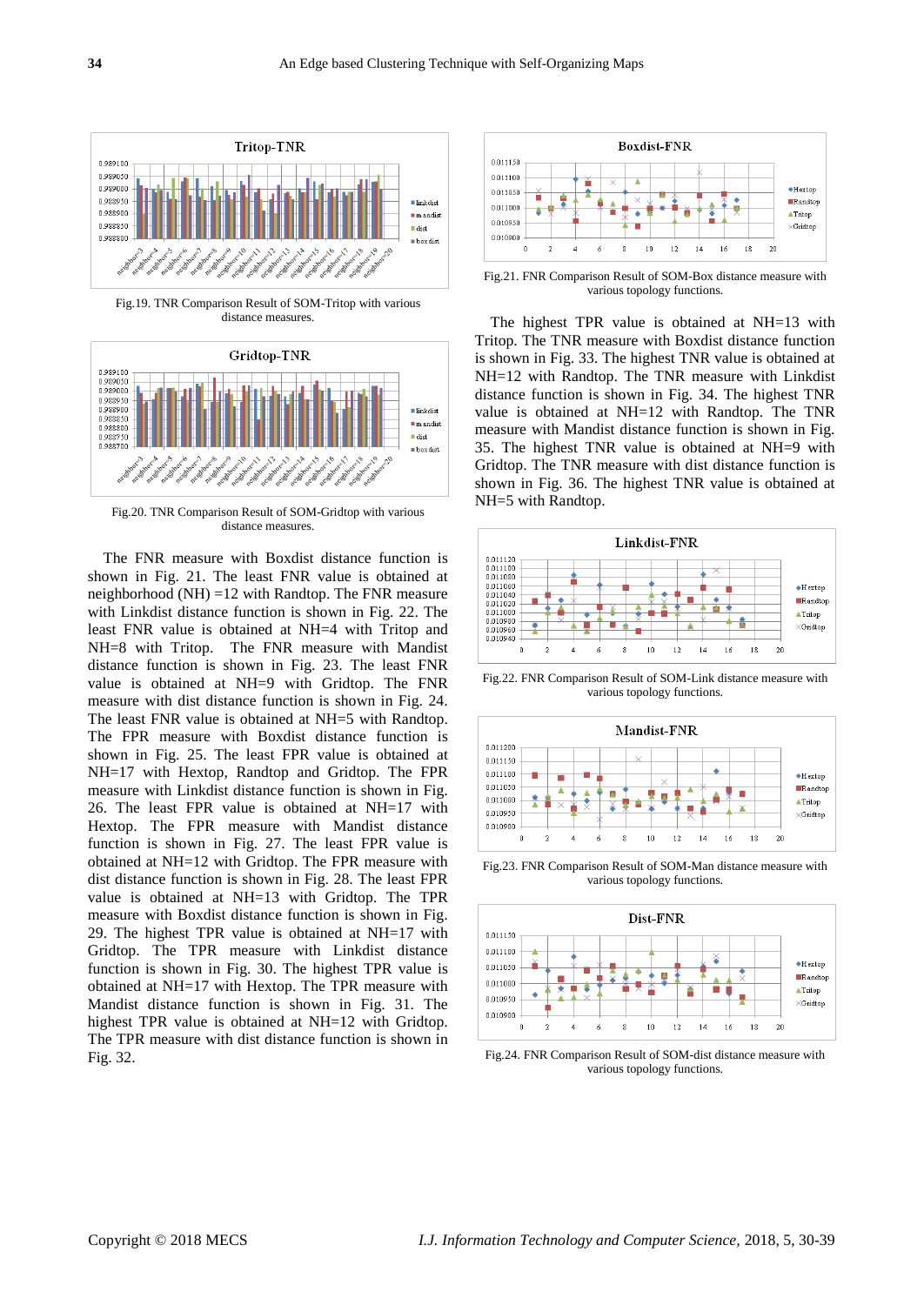

Fig.25. FPR Comparison Result of SOM-Box distance measure with various topology functions.



Fig.26. FPR Comparison Result of SOM-Link distance measure with various topology functions.



Fig.27. FPR Comparison Result of SOM-Man distance measure with various topology functions.







Fig.29. TPR Comparison Result of SOM-Box dist distance measure with various topology functions.



Fig.30. TPR Comparison Result of SOM-Link dist distance measure with various topology functions.



Fig.31. TPR Comparison Result of SOM-Man dist distance measure with various topology functions.



Fig.32. TPR Comparison Result of SOM-dist distance measure with various topology functions.



Fig.33. TNR Comparison Result of SOM-Box dist distance measure with various topology functions.



Fig.34. TNR Comparison Result of SOM-Link dist distance measure with various topology functions.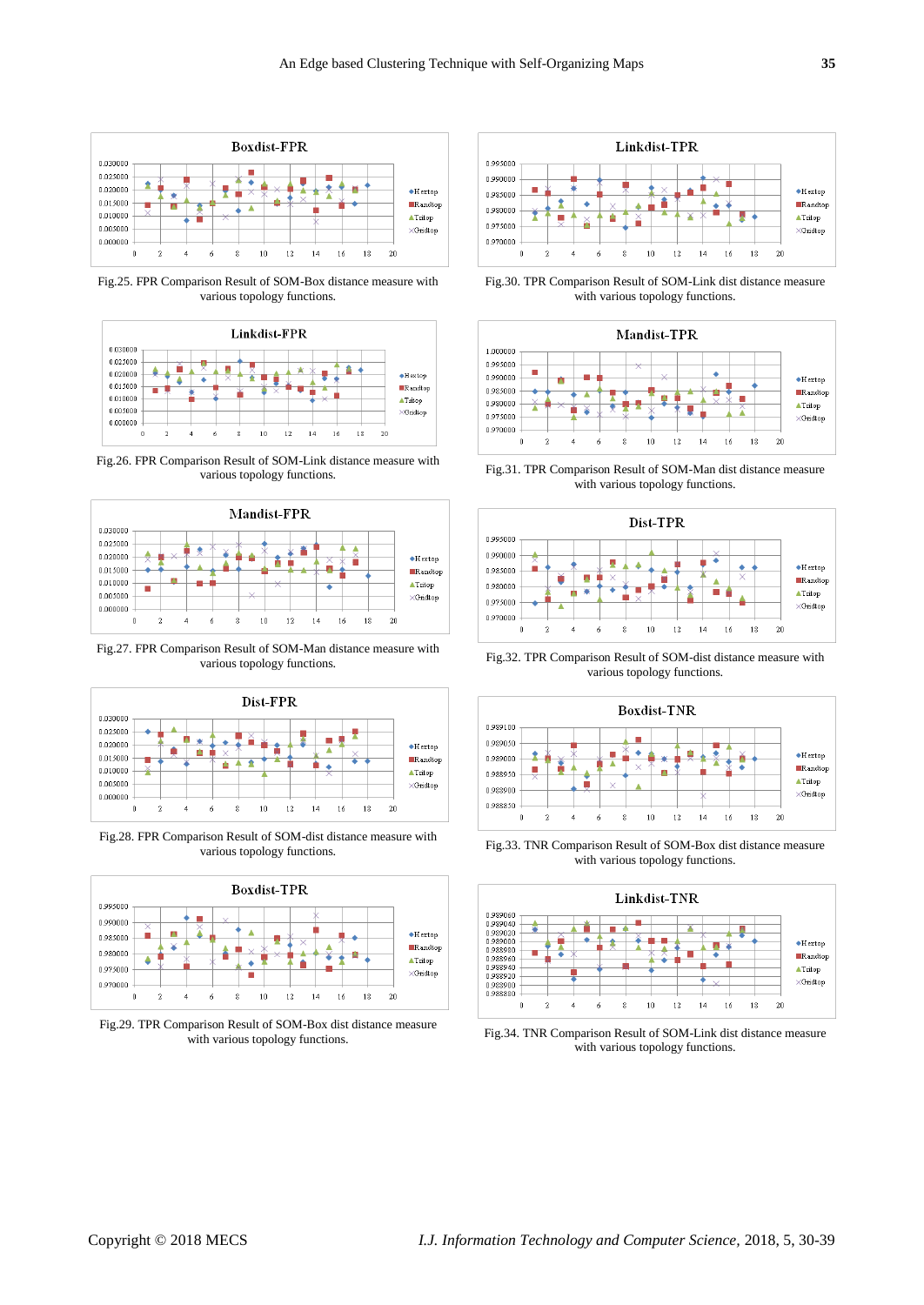

Fig.35. TNR Comparison Result of SOM-Man dist distance measure with various topology functions.



Fig.36. TNR Comparison Result of SOM-dist distance measure with various topology functions.

The present paper extended the present approach with the normalization (norm) process. This will normalizes the derived feature vector to a length of 1 and the normalized result is given to the SOM with various topology structures, distance functions. The proposed approach is extended with various probability distribution functions (PDFs). For this, the present paper uses the following PDFs.

- Poisson PDF (poisPDF)
- Exponential PDF (expPDF)
- Extreme Value PDF (evpPDF)
- Weibel PDF (wblPDF)
- Chi Square PDF (chi2PDF)

These results are evaluated with SOM neighborhood size=3.

The SOM with Hextop structure is used for the evaluation and the performance measures with various distance measures are shown in Tables 2, 3, 4 and 5. From these results, it is observed that for SOM with Hextop structure, efficient results are obtained by wblPDF for linkdist distance measure, norm for man dist distance measure, wblPDF for dist distance measure and norm for box dist distance measure. The SOM with Randtop structure is used for the evaluation and the performance measures with various distance measures are shown in Tables 6, 7, 8 and 9. From these results, it is observed that for SOM with Randtop structure, efficient results are obtained by original (org) for linkdist distance measure, wblPDF for man dist distance measure, norm for dist distance measure and norm for box dist distance measure. The SOM with Tritop structure is used for the evaluation and the performance measures with various distance measures are shown in Tables 10, 11, 12 and 13.

From these results, it is observed that for SOM with Tritop structure, efficient results are obtained by expPDF for linkdist distance measure, expPDF for man dist distance measure, expPDF for dist distance measure and norm for box dist distance measure. The SOM with Gridtop structure is used for the evaluation and the performance measures with various distance measures are shown in Tables 14, 15, 16 and 17. From these results, it is observed that for SOM with Gridtop structure, efficient results are obtained by norm for linkdist distance measure, norm for man dist distance measure, norm for dist distance measure and wblPDF for box dist distance measure.

Table 2. Hextop-linkdist with neighborhood=3.

|         | <b>FNR</b> | <b>FPR</b> | <b>TPR</b> | <b>TNR</b> |
|---------|------------|------------|------------|------------|
| org     | 0.010972   | 0.020556   | 0.979444   | 0.989028   |
| norm    | 0.011103   | 0.008396   | 0.991604   | 0.988897   |
| poisPDF | 0.011023   | 0.000107   | 0.622116   | 0.988977   |
| expPDF  | 0.011165   | 0.005793   | 0.983096   | 0.988835   |
| evpPDF  | 0.011031   | 0.000086   | 0.255469   | 0.988969   |
| wblPDF  | 0.011138   | 0.007722   | 0.981167   | 0.988862   |
| chi2PDF | 0.011098   | 0.006451   | 0.826882   | 0.988902   |

Table 3. Hextop-man dist with neighborhood=3.

|         | <b>FNR</b> | <b>FPR</b> | <b>TPR</b> | <b>TNR</b> |
|---------|------------|------------|------------|------------|
| org     | 0.011012   | 0.015141   | 0.984859   | 0.988988   |
| norm    | 0.011124   | 0.006532   | 0.982357   | 0.988876   |
| poisPDF | 0.011052   | 0.022268   | 0.522177   | 0.988948   |
| expPDF  | 0.011146   | 0.005628   | 0.994372   | 0.988854   |
| evpPDF  | 0.011018   | 0.000101   | 0.299899   | 0.988982   |
| wblPDF  | 0.011056   | 0.015151   | 0.984849   | 0.988944   |
| chi2PDF | 0.011061   | 0.008657   | 0.935787   | 0.988939   |

Table 4. Hextop- dist with neighborhood=3.

|         | <b>FNR</b> | <b>FPR</b> | <b>TPR</b> | <b>TNR</b> |
|---------|------------|------------|------------|------------|
| org     | 0.010966   | 0.025160   | 0.974840   | 0.989034   |
| norm    | 0.011025   | 0.016593   | 0.983407   | 0.988975   |
| poisPDF | 0.011078   | 0.000046   | 0.533288   | 0.988922   |
| expPDF  | 0.011148   | 0.007289   | 0.981599   | 0.988852   |
| evpPDF  | 0.010890   | 0.011326   | 0.233118   | 0.989110   |
| wblPDF  | 0.011160   | 0.005793   | 0.983096   | 0.988840   |
| chi2PDF | 0.011187   | 0.001701   | 0.887188   | 0.988813   |

Table 5. Hextop-box dist with neighborhood=3.

|         | <b>FNR</b> | <b>FPR</b> | <b>TPR</b> | <b>TNR</b> |
|---------|------------|------------|------------|------------|
| org     | 0.010984   | 0.022465   | 0.977535   | 0.989016   |
| norm    | 0.011150   | 0.007009   | 0.992991   | 0.988850   |
| poisPDF | 0.011009   | 0.011218   | 0.555449   | 0.988991   |
| expPDF  | 0.011169   | 0.005561   | 0.994439   | 0.988831   |
| evpPDF  | 0.010975   | 0.011240   | 0.244315   | 0.989025   |
| wblPDF  | 0.011164   | 0.005988   | 0.982901   | 0.988836   |
| chi2PDF | 0.011020   | 0.023828   | 0.887283   | 0.988980   |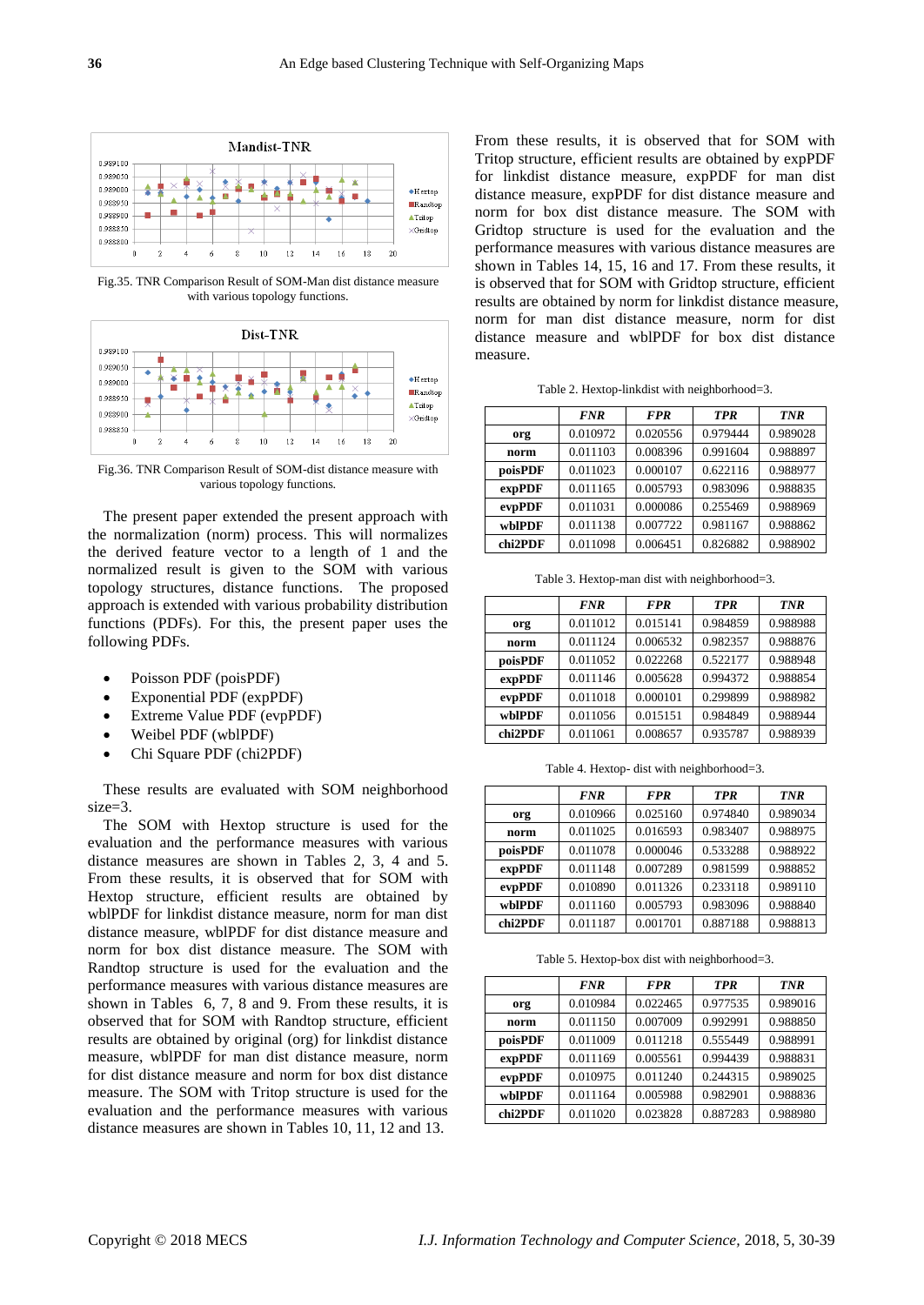Table 6. Randtop-linkdist with neighborhood=3.

|         | <b>FNR</b> | <b>FPR</b> | <b>TPR</b> | <b>TNR</b> |
|---------|------------|------------|------------|------------|
| org     | 0.011100   | 0.009139   | 0.990861   | 0.988900   |
| norm    | 0.011164   | 0.004996   | 0.983892   | 0.988836   |
| poisPDF | 0.011014   | 0.000289   | 0.610822   | 0.988986   |
| expPDF  | 0.011153   | 0.006147   | 0.993853   | 0.988847   |
| evpPDF  | 0.010974   | 0.000143   | 0.222079   | 0.989026   |
| whlPDF  | 0.010978   | 0.020719   | 0.979281   | 0.989022   |
| chi2PDF | 0.011079   | 0.007909   | 0.858757   | 0.988921   |

Table 7. Randtop-man dist with neighborhood=3.

|         | <b>FNR</b> | <b>FPR</b> | <b>TPR</b> | <b>TNR</b> |
|---------|------------|------------|------------|------------|
| org     | 0.010998   | 0.021907   | 0.978093   | 0.989002   |
| norm    | 0.011101   | 0.009483   | 0.990517   | 0.988899   |
| poisPDF | 0.011023   | 0.000106   | 0.522117   | 0.988977   |
| expPDF  | 0.011035   | 0.015608   | 0.984392   | 0.988965   |
| evpPDF  | 0.011087   | 0.000029   | 0.255527   | 0.988913   |
| wblPDF  | 0.011181   | 0.005093   | 0.994907   | 0.988819   |
| chi2PDF | 0.011105   | 0.005752   | 0.938692   | 0.988895   |

Table 8. Randtop- dist with neighborhood=3.

|         | <b>FNR</b> | <b>FPR</b> | <b>TPR</b> | <b>TNR</b> |
|---------|------------|------------|------------|------------|
| org     | 0.010985   | 0.019896   | 0.980104   | 0.989015   |
| norm    | 0.011041   | 0.015602   | 0.984398   | 0.988959   |
| poisPDF | 0.011023   | 0.000106   | 0.566561   | 0.988977   |
| expPDF  | 0.011096   | 0.011279   | 0.988721   | 0.988904   |
| evpPDF  | 0.011058   | 0.011154   | 0.199957   | 0.988942   |
| wblPDF  | 0.011080   | 0.017357   | 0.982643   | 0.988920   |
| chi2PDF | 0.011141   | 0.012584   | 0.954082   | 0.988859   |

Table 9. Randtop-box dist with neighborhood=3.

|         | <b>FNR</b> | <b>FPR</b> | <b>TPR</b> | <b>TNR</b> |
|---------|------------|------------|------------|------------|
| org     | 0.011013   | 0.018870   | 0.981130   | 0.988987   |
| norm    | 0.011213   | 0.003086   | 0.996914   | 0.988787   |
| poisPDF | 0.011078   | 0.000046   | 0.588843   | 0.988922   |
| expPDF  | 0.011038   | 0.014454   | 0.985546   | 0.988962   |
| evpPDF  | 0.011480   | 0.000129   | 0.255426   | 0.988520   |
| whlPDF  | 0.011077   | 0.014224   | 0.985776   | 0.988923   |
| chi2PDF | 0.011098   | 0.021496   | 0.945171   | 0.988902   |

Table 10. Tritop-linkdist with neighborhood=3.

|         | <b>FNR</b> | <b>FPR</b> | <b>TPR</b> | <b>TNR</b> |
|---------|------------|------------|------------|------------|
| org     | 0.010969   | 0.024538   | 0.975462   | 0.989031   |
| norm    | 0.011133   | 0.006872   | 0.982017   | 0.988867   |
| poisPDF | 0.011039   | 0.027824   | 0.527732   | 0.988961   |
| expPDF  | 0.011168   | 0.005448   | 0.994552   | 0.988832   |
| evpPDF  | 0.010989   | 0.000129   | 0.244315   | 0.989011   |
| whlPDF  | 0.011122   | 0.009520   | 0.990480   | 0.988878   |
| chi2PDF | 0.011129   | 0.008195   | 0.858472   | 0.988871   |

Table 11. Tritop-man dist with neighborhood=3.

|         | <b>FNR</b> | <b>FPR</b> | <b>TPR</b> | <b>TNR</b> |
|---------|------------|------------|------------|------------|
| org     | 0.011011   | 0.017740   | 0.982260   | 0.988989   |
| norm    | 0.011138   | 0.010507   | 0.989493   | 0.988862   |
| poisPDF | 0.011066   | 0.011157   | 0.544399   | 0.988934   |
| expPDF  | 0.011172   | 0.004815   | 0.995185   | 0.988828   |
| evpPDF  | 0.011031   | 0.000086   | 0.277691   | 0.988969   |
| wblPDF  | 0.011059   | 0.011817   | 0.977072   | 0.988941   |
| chi2PDF | 0.011086   | 0.013012   | 0.909211   | 0.988914   |

Table12. Tritop- dist with neighborhood=3.

|         | <b>FNR</b> | <b>FPR</b> | <b>TPR</b> | <b>TNR</b> |
|---------|------------|------------|------------|------------|
| org     | 0.011040   | 0.012571   | 0.987429   | 0.988960   |
| norm    | 0.011135   | 0.006686   | 0.982203   | 0.988865   |
| poisPDF | 0.011024   | 0.000107   | 0.588782   | 0.988976   |
| expPDF  | 0.011149   | 0.006559   | 0.993441   | 0.988851   |
| evpPDF  | 0.011031   | 0.000086   | 0.277691   | 0.988969   |
| wblPDF  | 0.011164   | 0.004450   | 0.984439   | 0.988836   |
| chi2PDF | 0.011116   | 0.006914   | 0.848641   | 0.988884   |

Table 13. Tritop-box dist with neighborhood=3.

|         | <b>FNR</b> | <b>FPR</b> | <b>TPR</b> | <b>TNR</b> |
|---------|------------|------------|------------|------------|
| org     | 0.011056   | 0.012899   | 0.987101   | 0.988944   |
| norm    | 0.011149   | 0.005376   | 0.983513   | 0.988851   |
| poisPDF | 0.011067   | 0.005601   | 0.583288   | 0.988933   |
| expPDF  | 0.011164   | 0.006274   | 0.982615   | 0.988836   |
| evpPDF  | 0.011031   | 0.000087   | 0.299913   | 0.988969   |
| wblPDF  | 0.011112   | 0.010351   | 0.989649   | 0.988888   |
| chi2PDF | 0.011053   | 0.020927   | 0.879073   | 0.988947   |

Table 14. Gridtop-linkdist with neighborhood=3.

|         | <b>FNR</b> | <b>FPR</b> | <b>TPR</b> | <b>TNR</b> |
|---------|------------|------------|------------|------------|
| org     | 0.011053   | 0.013807   | 0.986193   | 0.988947   |
| norm    | 0.011149   | 0.005376   | 0.983513   | 0.988851   |
| poisPDF | 0.011077   | 0.000046   | 0.566621   | 0.988923   |
| expPDF  | 0.011097   | 0.011118   | 0.988882   | 0.988903   |
| evpPDF  | 0.010850   | 0.000273   | 0.266393   | 0.989150   |
| wblPDF  | 0.011101   | 0.010027   | 0.989973   | 0.988899   |
| chi2PDF | 0.011147   | 0.011739   | 0.866039   | 0.988853   |

Table 15. Gridtop-man dist with neighborhood=3.

|         | <b>FNR</b> | <b>FPR</b> | <b>TPR</b> | <b>TNR</b> |
|---------|------------|------------|------------|------------|
| org     | 0.011009   | 0.023181   | 0.976819   | 0.988991   |
| norm    | 0.011176   | 0.003042   | 0.985847   | 0.988824   |
| poisPDF | 0.011080   | 0.000046   | 0.611065   | 0.988920   |
| expPDF  | 0.011073   | 0.013731   | 0.986269   | 0.988927   |
| evpPDF  | 0.010989   | 0.011226   | 0.244329   | 0.989011   |
| wblPDF  | 0.011026   | 0.019457   | 0.980543   | 0.988974   |
| chi2PDF | 0.011022   | 0.011254   | 0.888746   | 0.988978   |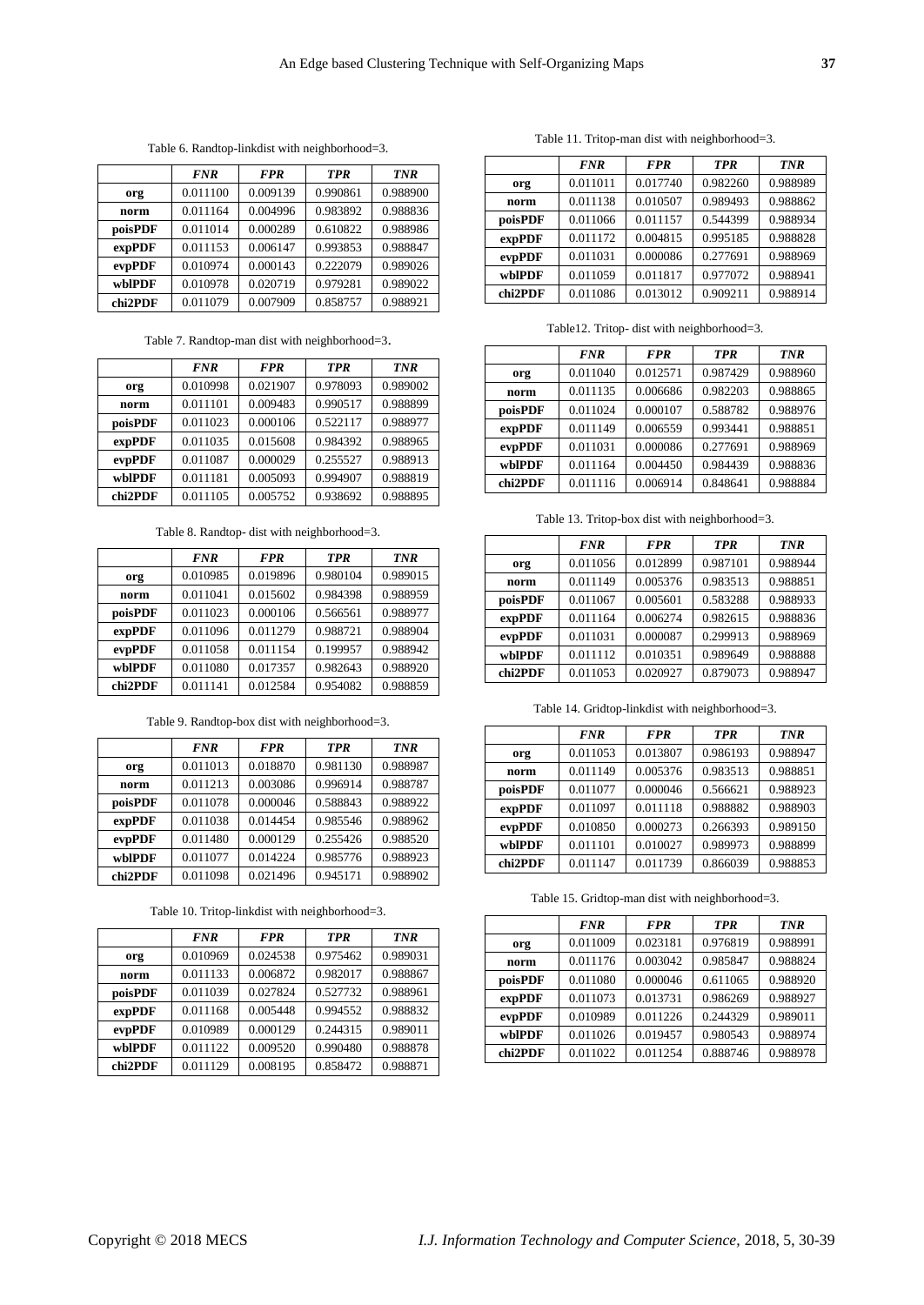|         | <b>FNR</b> | <b>FPR</b> | <b>TPR</b> | <b>TNR</b> |
|---------|------------|------------|------------|------------|
| org     | 0.010954   | 0.026605   | 0.973395   | 0.989046   |
| norm    | 0.011166   | 0.005503   | 0.994497   | 0.988834   |
| poisPDF | 0.011079   | 0.000046   | 0.588843   | 0.988921   |
| expPDF  | 0.011055   | 0.016562   | 0.983438   | 0.988945   |
| evpPDF  | 0.011182   | 0.011345   | 0.377544   | 0.988818   |
| whIPDF  | 0.011128   | 0.010899   | 0.989101   | 0.988872   |
| chi2PDF | 0.010997   | 0.023497   | 0.887614   | 0.989003   |

Table 16. Gridtop- dist with neighborhood=3.

Table 17. Gridtop-box dist with neighborhood=3.

|         | <b>FNR</b> | <b>FPR</b> | <b>TPR</b> | <b>TNR</b> |
|---------|------------|------------|------------|------------|
| org     | 0.010984   | 0.024217   | 0.975783   | 0.989016   |
| norm    | 0.011096   | 0.009703   | 0.979186   | 0.988904   |
| poisPDF | 0.011023   | 0.000106   | 0.555449   | 0.988977   |
| expPDF  | 0.011093   | 0.015909   | 0.984091   | 0.988907   |
| evpPDF  | 0.010891   | 0.011327   | 0.255340   | 0.989109   |
| whIPDF  | 0.011093   | 0.011301   | 0.988699   | 0.988907   |
| chi2PDF | 0.011041   | 0.017461   | 0.782539   | 0.988959   |

## V. CONCLUSIONS

Enhancement filter based edge detection is used for representing the edges of the input image. The cooccurrence based features are estimated for describing the input image. Additional feature vectors are generated with various Probability Distribution Functions (PDFs). The artificial neural network is used for clustering process. The experimental results on the input leaf data set indicate the efficacy of the proposed method with various structures and functions.

#### **REFERENCES**

- [1] Hichem Frigui, "Clustering: Algorithms and Applications," Image Processing Theory, Tools & Applications,1-11, 2008.
- [2] S.F.d. Silvam B. Brandoli, D.M. Eler, "Silhouette-based feature selection for classification of medical images," [IEEE 23rd International Symposium](http://ieeexplore.ieee.org/xpl/mostRecentIssue.jsp?punumber=6032141) on Computer-Based [Medical](http://ieeexplore.ieee.org/xpl/mostRecentIssue.jsp?punumber=6032141) , 315-320, 2010.
- [3] T.J. Zhang, D. Chen, "Study on Efficient Image Indexing Method Based on Adaptive Fuzzy Clustering," 2<sup>nd</sup> International Conference on Industrial and Information Systems, 200-201, 2010.
- [4] L. Chen, S. Chen, "New Shadowed Fuzzy C-Means Algorithm for Image Segmentation," 3rd International Conference on Informative and Cybernatics for computational social, 43-46, 2016.
- [5] G. Li, J. Zhuang, H. Hou, D. Yu, "An Improved Clonal Selection Classifier Incorporating Fuzzy Clustering," International Conference on Measuring Technology and Mechatronics Automation, 179-182, 2009.
- [6] G.R. Reddy, P. Yugander, J.S. Babu, R.R. Rao, "Possibilistic Fuzzy C-Means Algorithm for Fingerprint Image," [International Conference on Devices, Circuits](http://ieeexplore.ieee.org/xpl/mostRecentIssue.jsp?punumber=6180033)  [and Systems \(ICDCS\),](http://ieeexplore.ieee.org/xpl/mostRecentIssue.jsp?punumber=6180033) 249-253, 2012.
- [7] H. Wang, G. Liu, H. Ke, L. Song, "A Vehicle License Plate Detection Method based on Clustering Analysis,"

[International Conference on Computer Science and](http://ieeexplore.ieee.org/xpl/mostRecentIssue.jsp?punumber=6392590)  [Service System,](http://ieeexplore.ieee.org/xpl/mostRecentIssue.jsp?punumber=6392590) 1413-1416, 2012.

- [8] J. Cui, F. Liu, Z. Li, J. Li, "Image Retrieval Based on Manifold Learning and Incorporate Clustering," Global Congress on Intelligent Systems, 544-548, 2009.
- [9] D. Onder, B. Karacali, "Automated Clustering of Histology Slide Texture using Co-occurrence based Grayscale image features and Manifold learning," [14th](http://ieeexplore.ieee.org/xpl/mostRecentIssue.jsp?punumber=5075164)  [National Biomedical Engineering Meeting,](http://ieeexplore.ieee.org/xpl/mostRecentIssue.jsp?punumber=5075164) 1-4, 2009.
- [10] A. Talwalkar, S. Kumar, H. Rowley, "Large Scale Manifold Learning," [IEEE Conference on Computer](http://ieeexplore.ieee.org/xpl/mostRecentIssue.jsp?punumber=4558014)  [Vision and Pattern Recognition,](http://ieeexplore.ieee.org/xpl/mostRecentIssue.jsp?punumber=4558014) 1-8, 2008.
- [11] M.H. Everts, H. Bekker, J.B.T.M. Roerdink, "Visualizing White Matter Structure of the Brain using Dijkstra's Algorithm," 6<sup>th</sup> International Symposium on Image and Signal Processing and Analysis, 569-574, 2009.
- [12] J. Fan, J. Wang, "Polarimetric SAR Image Segmentation based on Spatially Constrianed Kernel Fuzzy C-Means Clustering,[" OCEANS 2015 -](http://ieeexplore.ieee.org/xpl/mostRecentIssue.jsp?punumber=7227859) Genova, 1-4, 2015.
- [13] F. Folino, C. Pizzuti, "A Comorbidity-based Recommendation Engine for Disease Prediction," [IEEE](http://ieeexplore.ieee.org/xpl/mostRecentIssue.jsp?punumber=6032141)  [23rd International Symposium on Computer-Based](http://ieeexplore.ieee.org/xpl/mostRecentIssue.jsp?punumber=6032141)  [Medical Systems \(CBMS\)](http://ieeexplore.ieee.org/xpl/mostRecentIssue.jsp?punumber=6032141) , 6-12, 2010.
- [14] D. C. Hernandez, D. Seo, K.H. Jo, "Robust Lane Marking Detection based on Multi feature fusion," [9th](http://ieeexplore.ieee.org/xpl/mostRecentIssue.jsp?punumber=7523844)  [International Conference on Human System Interactions](http://ieeexplore.ieee.org/xpl/mostRecentIssue.jsp?punumber=7523844)  [\(HSI\)](http://ieeexplore.ieee.org/xpl/mostRecentIssue.jsp?punumber=7523844) , 423- 428, 2016.
- [15] A.H.Idrobo, Y. Schwartz, G. Varoquax, B. Thirion, "Improving sparse recovery on structured images with bagged clustering," International workshop on Pattern Recognition in neuroImaging, 73-76, 2015.
- [16] Z. Kang, C. Peng, Q. Cheng, "Robust Subspace Clustering via Smoothed Rank Approximation," IEEE Signal Processing Letters, vol. 22, No. 11, 2088-2092, 2015.
- [17] Y. Liu, J. Liu, Z. Li, J. Tang, H. Lu, "Weakly-Supervised Dual Clustering for Image Semantic Segmentation," IEEE conference on Computer Vision and Pattern Recognition, 2075-2082, 2013.
- [18] L. Xiaoqi, Z. Baohua, G.U.Yong, "Medical Image Fusion Algorithm based on clustering neural network," [1st](http://ieeexplore.ieee.org/xpl/mostRecentIssue.jsp?punumber=4272484)  [International Conference on Bioinformatics and](http://ieeexplore.ieee.org/xpl/mostRecentIssue.jsp?punumber=4272484)  [Biomedical Engineering](http://ieeexplore.ieee.org/xpl/mostRecentIssue.jsp?punumber=4272484) , 637-640, 2007.
- [19] M. Markou, S. Sameer, "A Neural Network based novelty detector for image sequence analysis," IEEE transactions on pattern analysis and machine intelligence, vol. 28, no. 10, 1664-1677, 2006.
- [20] S. Sinha, S. Deb, "Image Segmentation by Intelligent Clustering Technique," IEEE Recent Advances in Intelligent Computational Systems (RAICS), 272-276, 2013.
- [21] Ajay Kumar, Shishir Kumar, "Density based Initialization Method for K-means Clustering Algorithm," International Journal of Intelligent Systems and Application, 10, 40-48, 2017.
- [22] S. K. Ali, Z.N. Azeez, A.A.H.Ouda, "A New Clustering Algorithm for Face Classification," International Journal of Information Technology and Computer Science, 6, 1-8, 2016.
- [23] M.E. Agza, W.M.Ashour, "Efficient and Fast Initialization Algorithm for International Journal of Intelligent Systems and Applications, 1, 21-31, 2012.